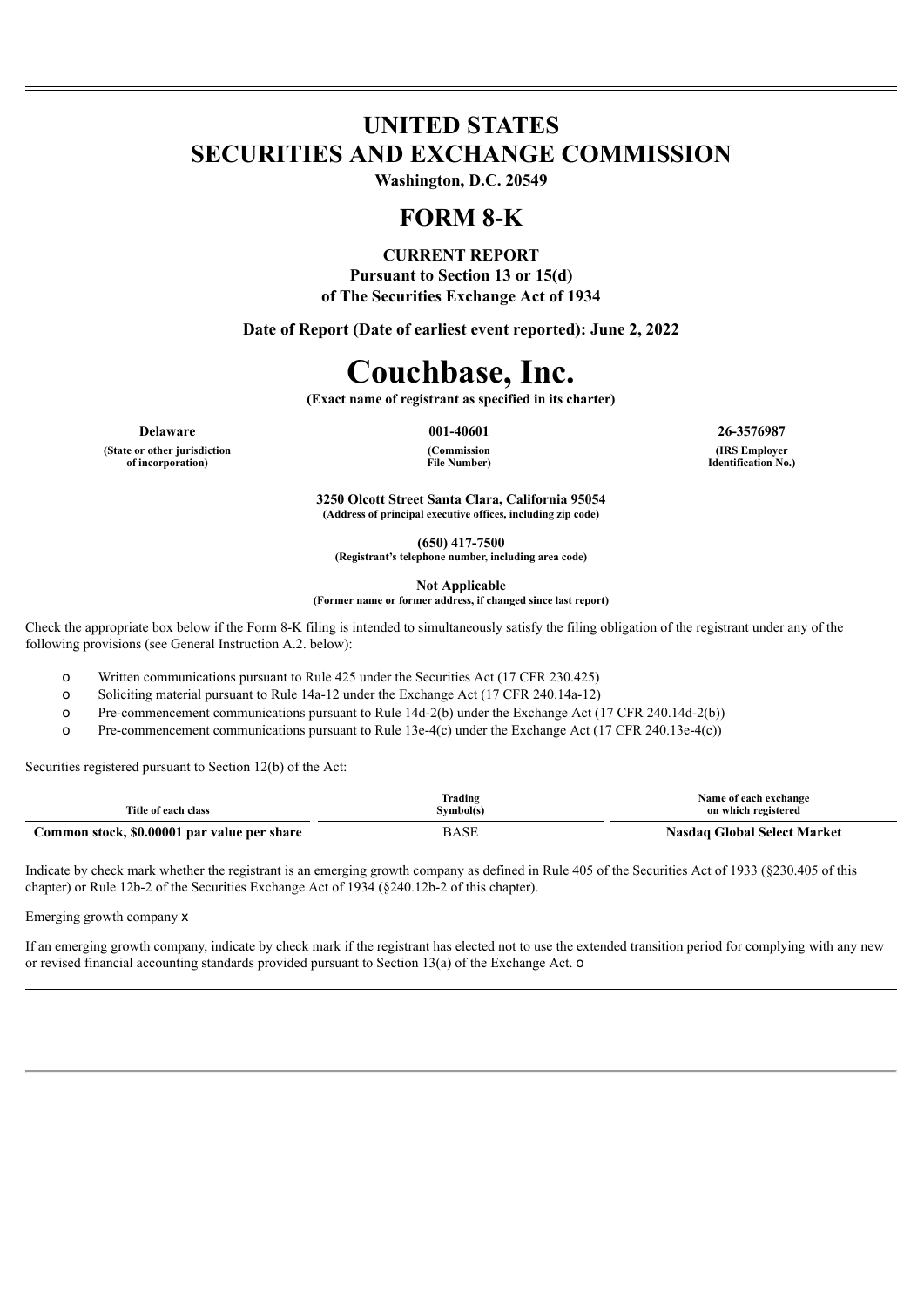#### **Item 2.02 Results of Operations and Financial Condition.**

On June 8, 2022, Couchbase, Inc. (the "Company") issued a press release announcing its financial results for the fiscal first quarter ended April 30, 2022. A copy of the press release is attached hereto as Exhibit 99.1 and is incorporated herein by reference.

The information contained in this Item 2.02 and Item 9.01 in this Current Report on Form 8-K, including the accompanying Exhibit 99.1 hereto, shall not be deemed "filed" for purposes of Section 18 of the Securities Exchange Act of 1934, as amended (the "Exchange Act"), or otherwise subject to the liabilities of that section, nor shall it be deemed incorporated by reference in any filing made by the Company under the Securities Act of 1933, as amended, or the Exchange Act, regardless of any general incorporation language in such filings, unless expressly incorporated by specific reference in such filing.

#### Item 5.02 Departure of Directors or Certain Officers; Election of Directors; Appointment of Certain Officers; Compensatory Arrangements of **Certain Officers.**

On June 2, 2022, Denis Murphy, the Company's Senior Vice President and Chief Revenue Officer, decided to step down from his role as an officer, effective immediately, for personal reasons.

The Company also announced that Huw Owen, who has served as a leader of our international sales business for nearly four years in various roles, would become our Senior Vice President and Chief Revenue Officer, effective June 8, 2022. Mr. Owen has been with the Company since September 2018 and previously held roles at Veritas, Symantec, Good Technology, Lenovo and ICL Fujitsu.

#### **Item 9.01 Financial Statements and Exhibits.**

(d) Exhibits.

| Exhibit Number | <b>Description</b>                                                          |
|----------------|-----------------------------------------------------------------------------|
| 99.1           | Press Release issued by Couchbase, Inc. dated June 8, 2022.                 |
| 104            | Cover Page Interactive Data File (embedded within the Inline XBRL document) |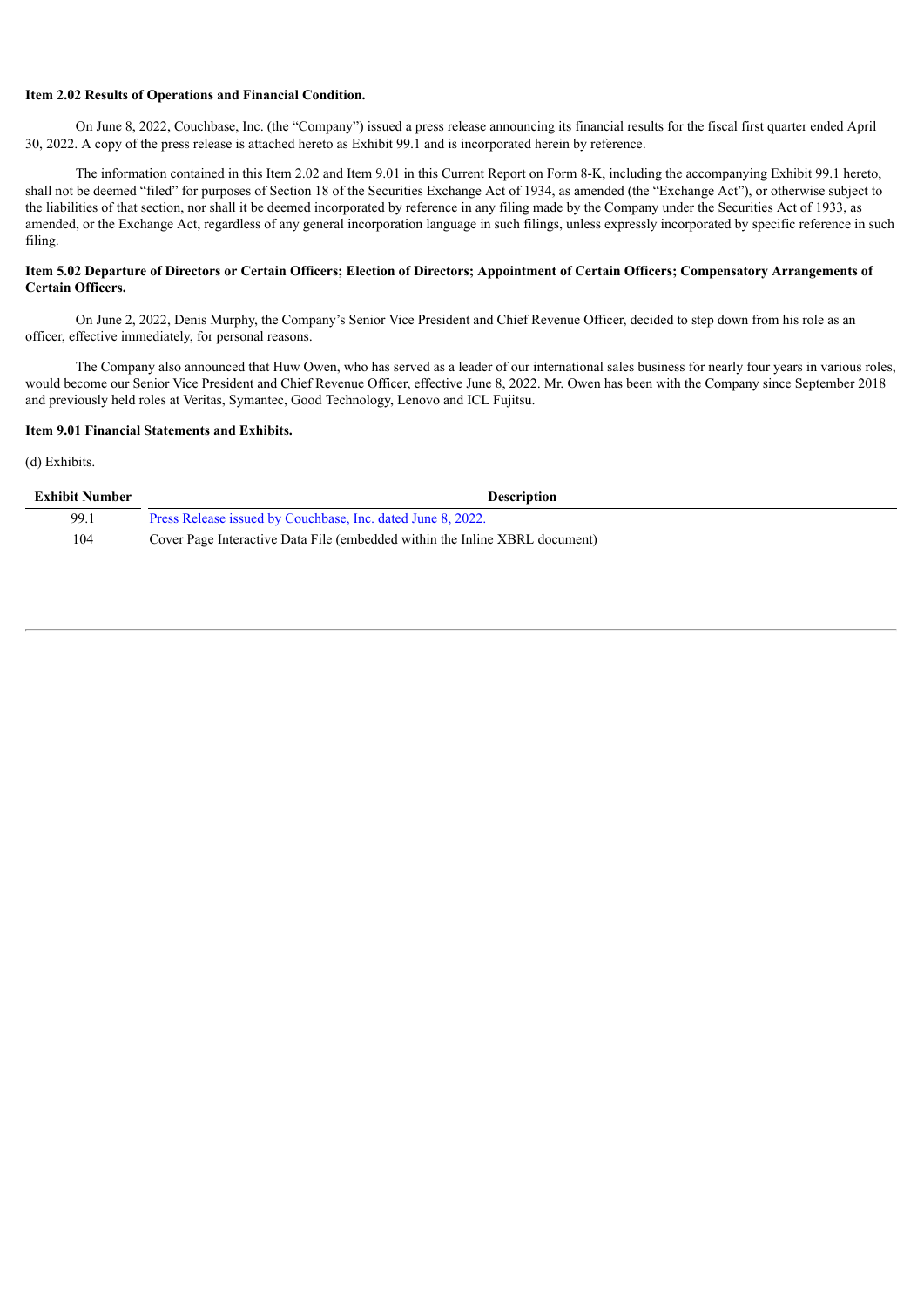#### **SIGNATURE**

Pursuant to the requirements of the Securities Exchange Act of 1934, the registrant has duly caused this report to be signed on its behalf by the undersigned hereunto duly authorized.

#### COUCHBASE, INC.

/s/ GREG HENRY

By: Greg Henry

Title: Chief Financial Officer (Principal Financial Officer and Principal Accounting Officer)

Date: June 8, 2022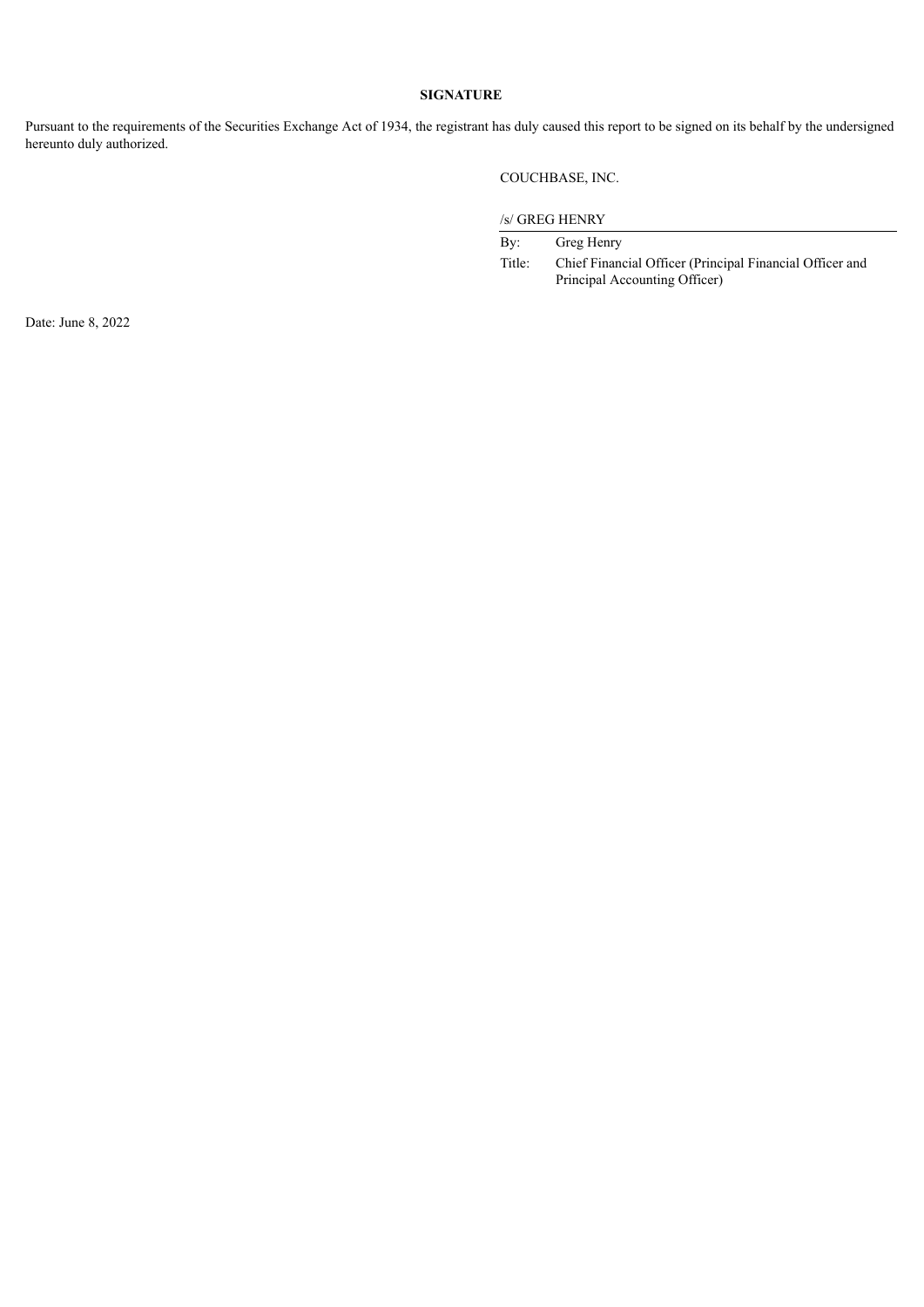

#### **Couchbase Announces First Quarter Fiscal 2023 Financial Results**

<span id="page-3-0"></span>**Santa Clara, Calif., - June 8, 2022** – Couchbase, Inc. (NASDAQ: BASE), provider of a leading modern database for enterprise applications, today announced financial results for its first quarter ended April 30, 2022.

"We delivered a strong first quarter exceeding the high end of our guidance on all metrics, highlighted by the third straight quarter of accelerating ARR growth," said Matt Cain, President and CEO of Couchbase. "Couchbase Capella is continuing to gain momentum and customer feedback has been positive. We are confident that our expansive and differentiated product portfolio will continue to be at the forefront of our customers' digital transformation initiatives."

#### **First Quarter Fiscal 2023 Financial Highlights**

- **Revenue:** Total revenue for the quarter was \$34.9 million, an increase of 25% year-over-year. Subscription revenue for the quarter was \$32.0 million, an increase of 21% year-over-year.
- **Annual recurring revenue (ARR):** Total ARR as of April 30, 2022 was \$139.7 million, an increase of 27% yearover-year, or 31% on a constant currency basis. See the section titled "Key Business Metrics" below for details.
- **Gross margin:** Gross margin for the quarter was 86.7%, compared to 87.9% for the first quarter of fiscal 2022. Non-GAAP gross margin for the quarter was 87.3%, compared to 88.0% for the first quarter of fiscal 2022. See the section titled "Use of Non-GAAP Financial Measures" and the tables titled "Reconciliation of GAAP to Non-GAAP Results" below for details.
- **Loss from operations:** Loss from operations for the quarter was \$19.0 million, compared to \$14.1 million for the first quarter of fiscal 2022. Non-GAAP operating loss for the quarter was \$13.4 million, compared to \$12.3 million for the first quarter of fiscal 2022.
- **Cash flow:** Cash flow used in operating activities for the quarter was \$8.6 million, compared to \$3.2 million in the first quarter of fiscal 2022. Capital expenditures were \$0.8 million during the quarter, leading to negative free cash flow of \$9.4 million, compared to negative free cash flow of \$3.4 million in the first quarter of fiscal 2022.
- **Remaining performance obligations (RPO):** RPO as of April 30, 2022 was \$169.0 million, an increase of 68% year-over-year.

#### **Recent Business Highlights**

• Announced the Couchbase Capella DBaaS offering on Google Cloud. Customers now have more flexibility on where to deploy Capella, improving alignment with applications and supporting hybrid and multi-cloud strategies from a single platform with price performance superior to competitors.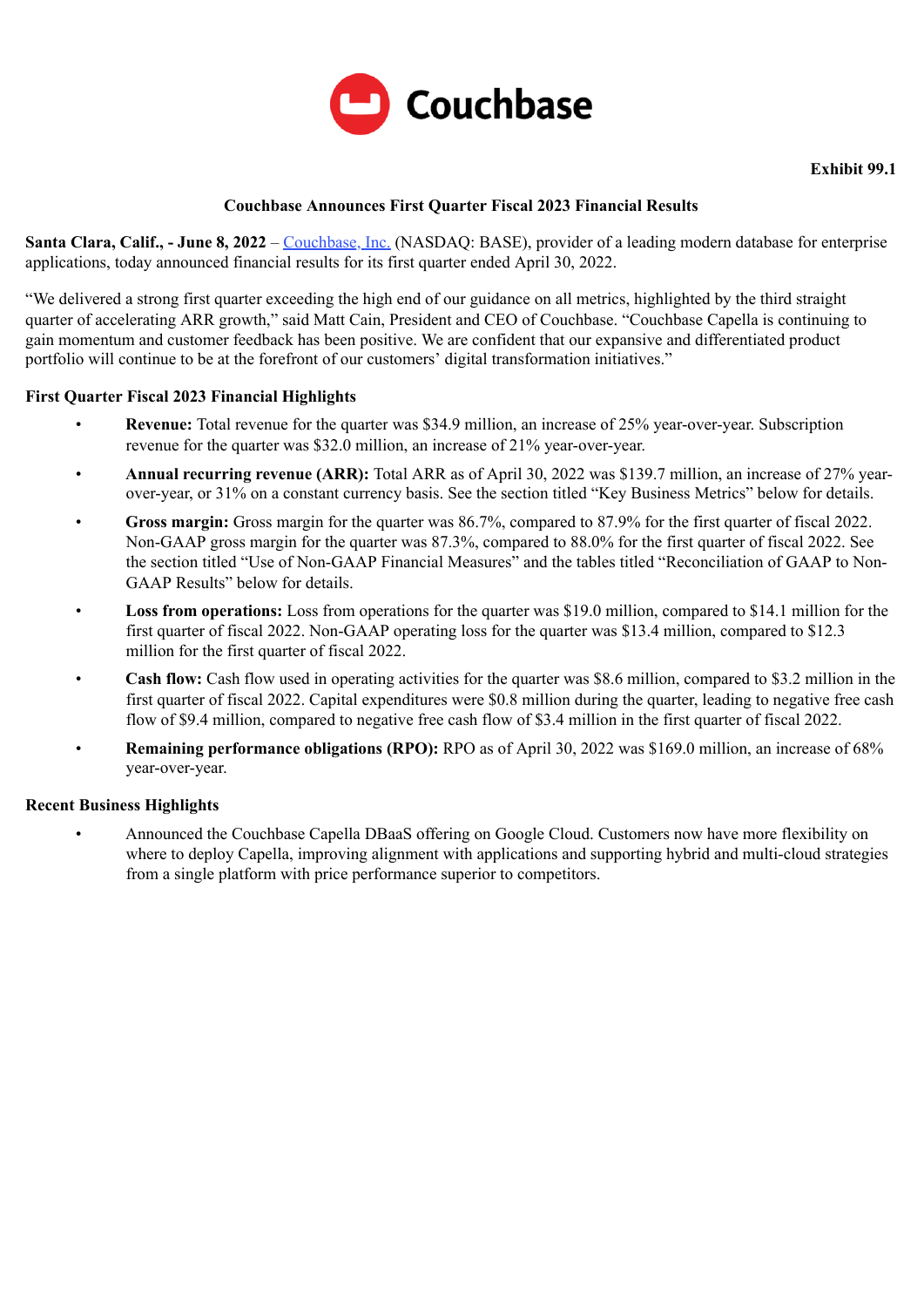- Announced that Couchbase Capella manages and fully hosts a backend for mobile and IoT applications called Capella App Services. The enhanced offering makes it easier for developers to design and deploy fast and resilient mobile applications that seamlessly sync data between the cloud and connected devices. Now as a fully managed service, development teams can save time, effort and resources by streamlining setup configuration synchronization and ongoing backend services management.
- Announced version 7.1 of Couchbase Server, which delivers incredible advancements in performance, storage capacity and workload breadth, including expanded operational analytics support with direct Tableau integration – all while dramatically reducing deployment cost. With Couchbase Server 7.1, enterprise architects and development teams significantly reduce the cost of building and running applications while gaining compelling operational efficiency.
- Granted an additional U.S. patent for a novel approach to optimizing document-oriented database queries on arrays. This is Couchbase's second patent recognizing inventions in cost-based optimization for documentoriented databases and highlights the Company's unique engineering innovation.

### **For the second quarter of fiscal 2023, Couchbase expects:**

- Total revenue between \$35.8 million and \$36.0 million
- Total ARR between \$142.5 million and \$144.5 million
- Non-GAAP operating loss between \$11.9 million and \$11.7 million

### **For the full fiscal year 2023, Couchbase expects:**

- Total revenue between \$147.2 million and \$148.2 million
- Total ARR between \$160.5 million and \$164.5 million
- Non-GAAP operating loss between \$55.2 million and \$54.2 million

The guidance provided above is based on several assumptions that are subject to change and many of which are outside our control. If actual results vary from these assumptions, our expectations may change. There can be no assurance that we will achieve these results.

Couchbase is not able, at this time, to provide GAAP targets for operating loss for the second quarter or full year of fiscal 2023 because of the difficulty of estimating certain items excluded from non-GAAP operating loss that cannot be reasonably predicted, such as charges related to stock-based compensation expense. The effect of these excluded items may be significant.

### **Appointment of Chief Revenue Officer**

Couchbase today announced it has promoted Huw Owen to Senior Vice President and Chief Revenue Officer, effective immediately. Mr. Owen has served as a leader of Couchbase's international sales business for nearly four years, where he played a significant role in accelerating Couchbase's growth, including increasing international ARR by nearly 200%. Prior to Couchbase, Mr. Owen held various international sales leadership roles at Veritas, Symantec, Lenovo and Good Technology.

"Huw's impressive background combines scaling sales at high-growth companies with operational excellence at leading enterprise technology companies, making him well suited to take Couchbase to the next level of growth," said Mr. Cain. "Huw is an ideal successor to step into the CRO role and I am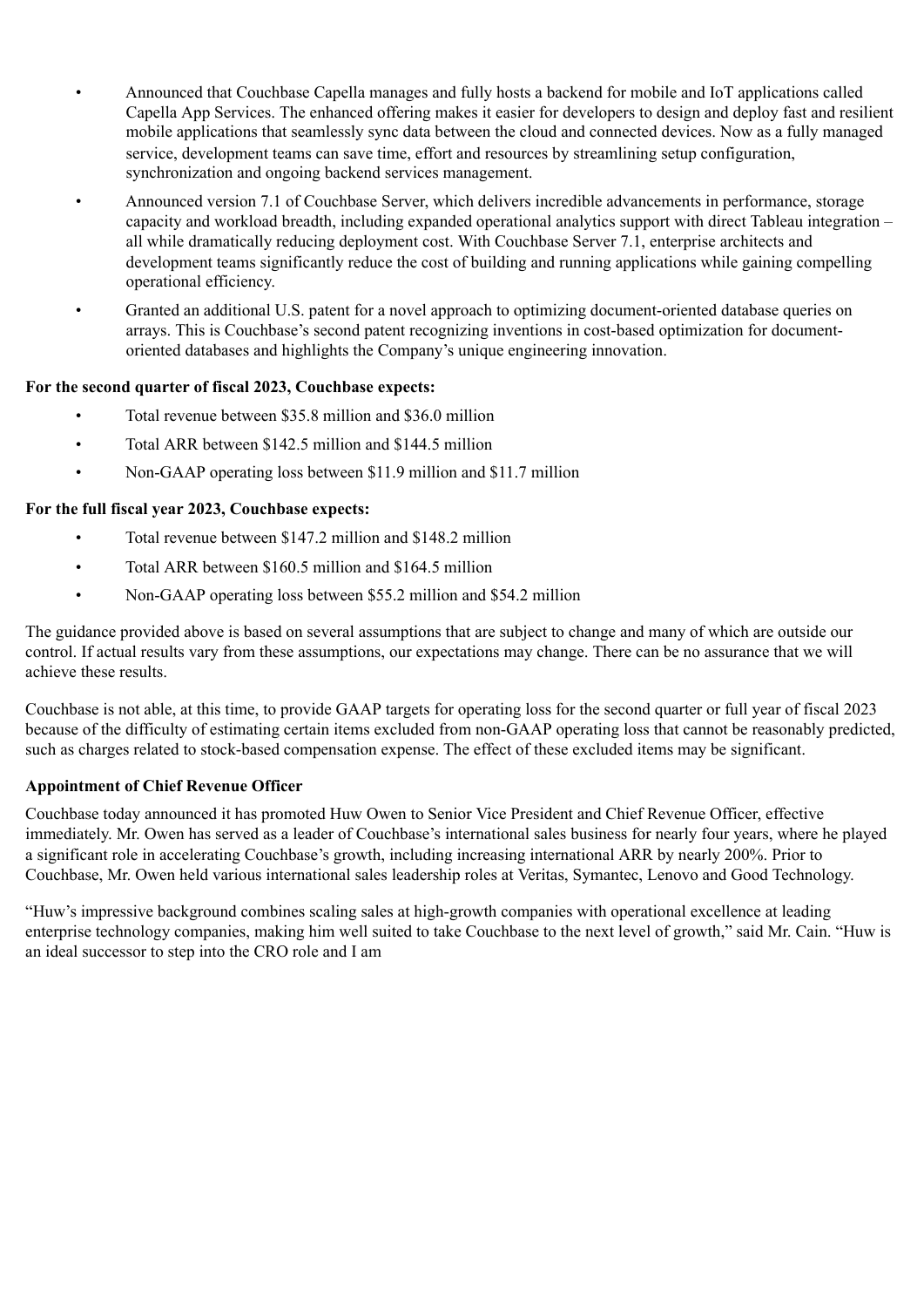excited to welcome him to our world class management team. I'd like to thank Denis Murphy for his many contributions to Couchbase and we wish him well in his future endeavors."

#### **Conference Call Information**

Couchbase will host a conference call and webcast at 2:00 p.m. Pacific Time (5:00 p.m. Eastern Time) on Wednesday, June 8, 2022 to discuss its financial results and business highlights. To access this conference call, dial (888) 660-1027 from the United States and Canada or (409) 231-2719 internationally with conference ID: 9493179. The live webcast and a webcast replay of the conference call can be accessed from the investor relations page of Couchbase's website at investors.couchbase.com.

#### **About Couchbase**

At Couchbase, we believe data is at the heart of the enterprise. We empower developers and architects to build, deploy and run their most mission-critical applications. Couchbase delivers a high-performance, flexible and scalable modern database that runs across the data center and any cloud. Many of the world's largest enterprises rely on Couchbase to power the core applications their businesses depend on. For more information, visit www.couchbase.com.

Couchbase has used, and intends to continue using, its investor relations website and the corporate blog at blog.couchbase.com to disclose material non-public information and to comply with its disclosure obligations under Regulation FD. Accordingly, you should monitor our investor relations website and the corporate blog in addition to following our press releases, SEC filings and public conference calls and webcasts.

#### **Use of Non-GAAP Financial Measures**

In addition to our financial information presented in accordance with GAAP, we believe certain non-GAAP financial measures are useful to investors in evaluating our operating performance. We use certain non-GAAP financial measures, collectively, to evaluate our ongoing operations and for internal planning and forecasting purposes. We believe that non-GAAP financial measures, when taken together with the corresponding GAAP financial measures, may be helpful to investors because they provide consistency and comparability with past financial performance and meaningful supplemental information regarding our performance by excluding certain items that may not be indicative of our business, results of operations or outlook. Non-GAAP financial measures are presented for supplemental informational purposes only, have limitations as analytical tools and should not be considered in isolation or as a substitute for financial information presented in accordance with GAAP and may be different from similarly-titled non-GAAP financial measures used by other companies. In addition, other companies, including companies in our industry, may calculate similarly-titled non-GAAP financial measures differently or may use other measures to evaluate their performance, all of which could reduce the usefulness of our non-GAAP financial measures as tools for comparison. Investors are encouraged to review the related GAAP financial measures and the reconciliation of these non-GAAP financial measures to their most directly comparable GAAP financial measures (provided in the financial statement tables included in this press release), and not to rely on any single financial measure to evaluate our business.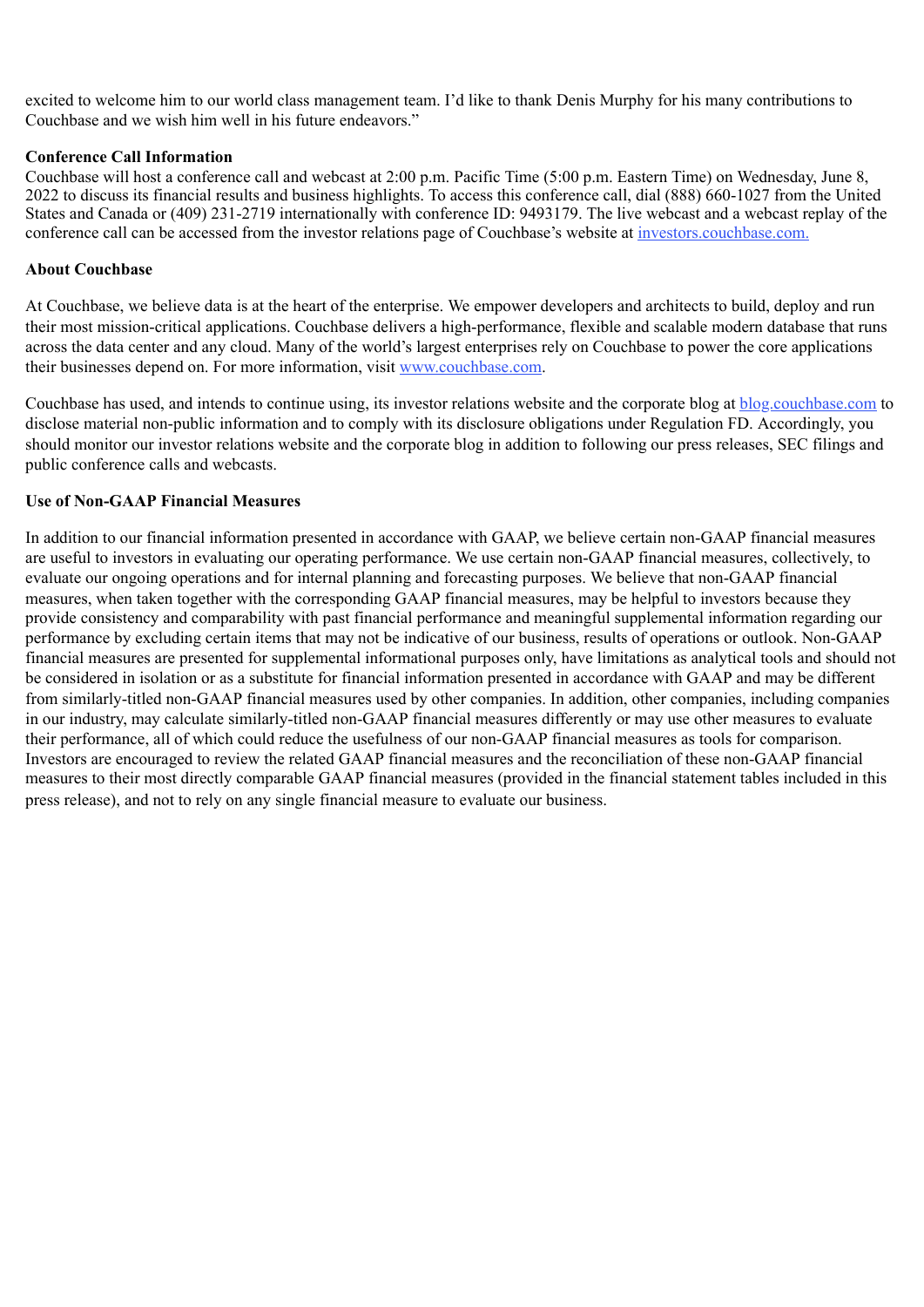#### *Non-GAAP gross profit, non-GAAP gross margin, non-GAAP operating loss, non-GAAP operating margin, non-GAAP net loss attributable to common stockholders and non-GAAP net loss per share attributable to common stockholders:* We define

these non-GAAP financial measures as their respective GAAP measures, excluding expenses related to stock-based compensation expense and employer taxes on employee stock transactions. We use these non-GAAP financial measures in conjunction with GAAP measures to assess our performance, including in the preparation of our annual operating budget and quarterly forecasts, to evaluate the effectiveness of our business strategies and to communicate with our board of directors concerning our financial performance.

Beginning with the first quarter of fiscal 2023, we have excluded employer payroll taxes on employee stock transactions, which is a cash expense, from our non-GAAP results. These payroll taxes have been excluded from our non-GAAP results because they are tied to the timing and size of the exercise or vesting of the underlying equity awards, and the price of our common stock at the time of vesting or exercise may vary from period to period independent of the operating performance of our business. Prior period non-GAAP financial measures have not been adjusted to reflect this change, and the effect of this change is not material for any period previously presented.

*Free cash flow:* We define free cash flow as cash used in operating activities less purchases of property and equipment, which includes capitalized internal-use software costs. We believe free cash flow is a useful indicator of liquidity that provides our management, board of directors and investors with information about our future ability to generate or use cash to enhance the strength of our balance sheet and further invest in our business and pursue potential strategic initiatives.

Please see the reconciliation tables at the end of this press release for the reconciliation of GAAP and non-GAAP results.

## **Key Business Metrics**

We review a number of operating and financial metrics, including ARR, to evaluate our business, measure our performance, identify trends affecting our business, formulate business plans and make strategic decisions.

We define ARR as of a given date as the annualized recurring revenue that we would contractually receive from our customers in the month ending 12 months following such date. ARR also includes revenue from consumption-based cloud credits of Couchbase Capella products. ARR for Couchbase Capella products is calculated by annualizing the prior 90 days of actual consumption, assuming no increases or reductions in usage.

Based on historical experience with customers, we assume all contracts will be automatically renewed at the same levels unless we receive notification of non-renewal and are no longer in negotiations prior to the measurement date. ARR excludes revenue derived from the use of cloud products only based on on-demand arrangements and services revenue. Although we seek to increase ARR as part of our strategy of targeting large enterprise customers, this metric may fluctuate from period to period based on our ability to acquire new customers and expand within our existing customers. We believe that our ARR is an important indicator of the growth and performance of our business. We updated our definition of ARR beginning in the first quarter of fiscal 2023 to include revenue from consumption-based cloud credits of Couchbase Capella by annualizing the prior 90 days of actual consumption, assuming no increases or reductions in usage. ARR for periods prior to the first quarter of fiscal 2023 has not been adjusted to reflect this change as it is not material to any period previously presented.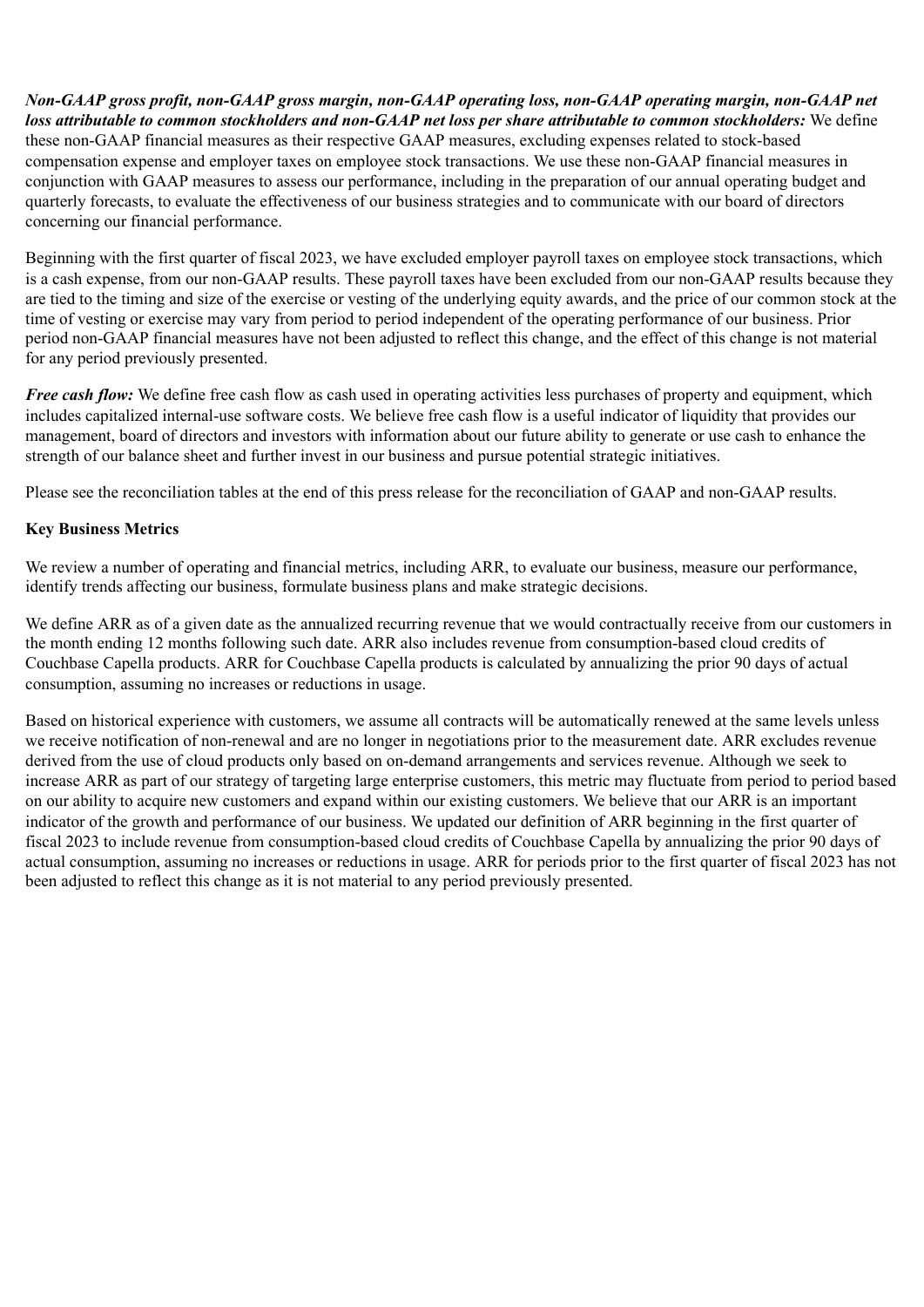We also attempt to represent the changes in the underlying business operations by eliminating fluctuations caused by changes in foreign currency exchange rates within the current period. We calculate constant currency growth rates by applying the applicable prior period exchange rates to current period results.

#### **Forward-Looking Statements**

This press release contains "forward-looking" statements within the meaning of the Private Securities Litigation Reform Act of 1995 that are based on management's beliefs and assumptions and on information currently available to management. Forwardlooking statements include, but are not limited to, quotations of management, the section titled "Financial Outlook" above and statements about Couchbase's market position, strategies and potential market opportunities. Forward-looking statements generally relate to future events or our future financial or operating performance. Forward-looking statements include all statements that are not historical facts and, in some cases, can be identified by terms such as "anticipate," "expect," "intend," "plan," "believe," "continue," "could," "potential," "remain," "may," "might," "will," "would" or similar expressions and the negatives of those terms. However, not all forward-looking statements contain these identifying words. Forward-looking statements involve known and unknown risks, uncertainties and other factors, including factors beyond our control, which may cause our actual results, performance or achievements to be materially different from any future results, performance or achievements expressed or implied by the forward-looking statements. These risks include, but are not limited to: our history of net losses and ability to achieve or maintain profitability in the future; our ability to continue to grow on pace with historical rates; our ability to manage our growth effectively; intense competition and our ability to compete effectively; cost-effectively acquiring new customers or obtaining renewals, upgrades or expansions from our existing customers; the market for our products and services being relatively new and evolving, and our future success depending on the growth and expansion of this market; our ability to innovate in response to changing customer needs, new technologies or other market requirements; our limited operating history, which makes it difficult to predict our future results of operations; the significant fluctuation of our future results of operations and ability to meet the expectations of analysts or investors; our significant reliance on revenue from subscriptions, which may decline and, the recognition of a significant portion of revenue from subscriptions over the term of the relevant subscription period, which means downturns or upturns in sales are not immediately reflected in full in our results of operations; and the impact of the ongoing COVID-19 pandemic. Further information on risks that could cause actual results to differ materially from forecasted results are included in our filings with the SEC that we may file from time to time, including those more fully described in our Annual Report on Form 10-K for the fiscal year ended January 31, 2022. Additional information will be made available in our Quarterly Report on Form 10-Q for the quarter ended April 30, 2022 that will be filed with the SEC, which should be read in conjunction with this press release and the financial results included herein. Any forwardlooking statements contained in this press release are based on assumptions that we believe to be reasonable as of this date. Except as required by law, we assume no obligation to update these forward-looking statements, or to update the reasons if actual results differ materially from those anticipated in the forward-looking statements.

**Investor Contact:** Edward Parker ICR for Couchbase IR@couchbase.com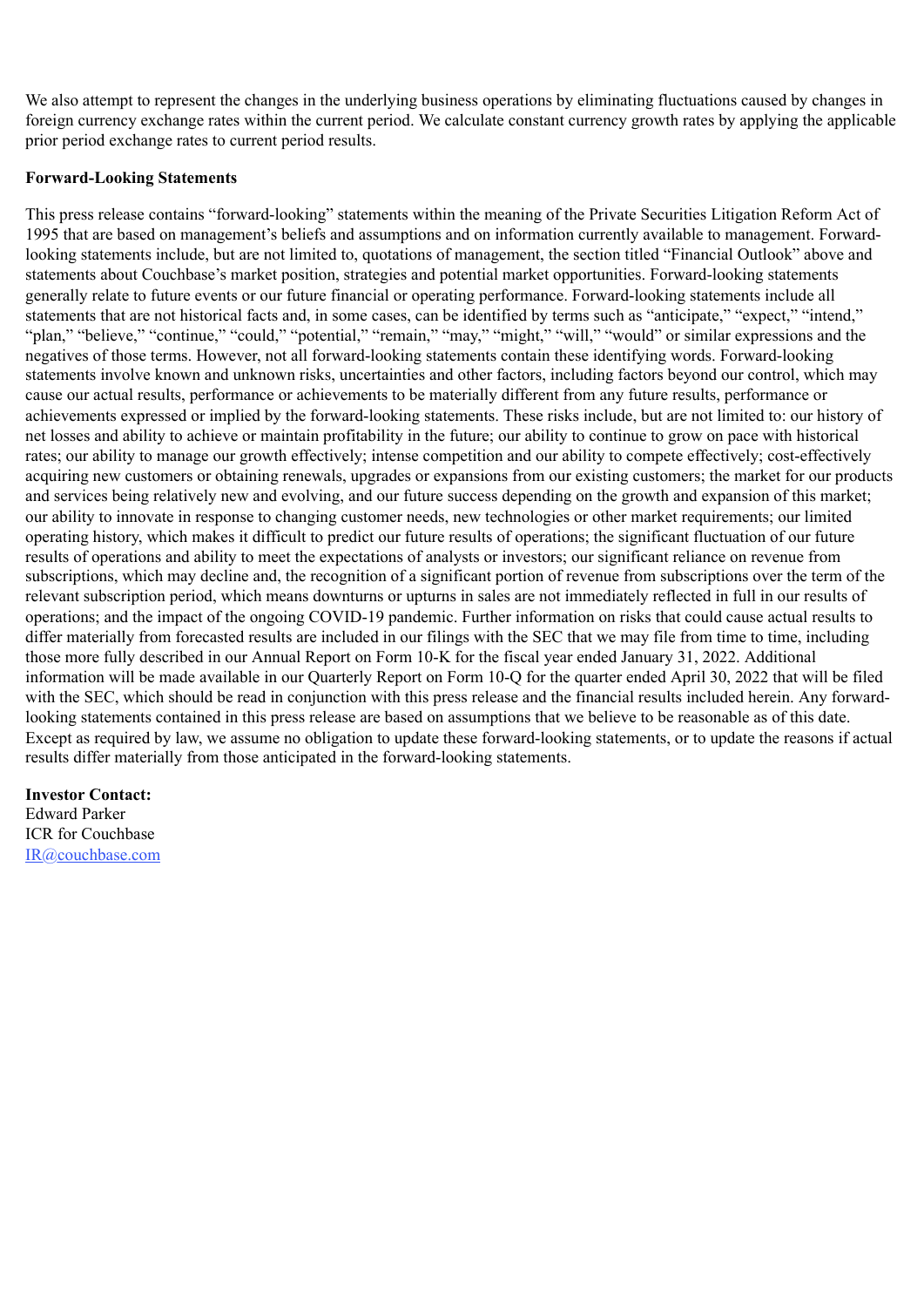**Media Contact:** Michelle Lazzar Couchbase Communications CouchbasePR@couchbase.com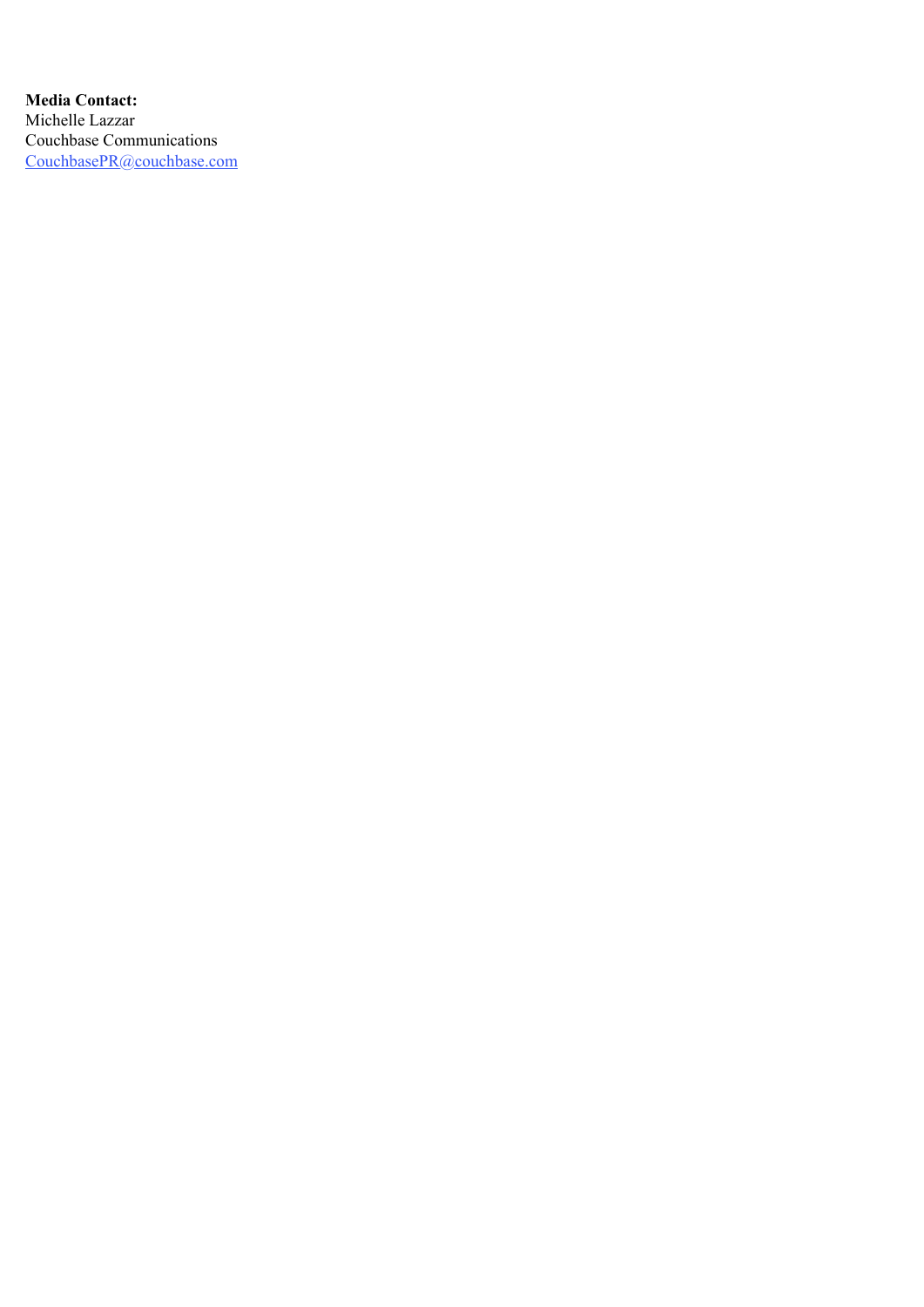# **Couchbase, Inc. Condensed Consolidated Statements of Operations**

*(in thousands, except per share data)*

*(unaudited)*

|                                                                                                                        | Three Months Ended April 30, |            |               |           |
|------------------------------------------------------------------------------------------------------------------------|------------------------------|------------|---------------|-----------|
|                                                                                                                        |                              | 2022       |               | 2021      |
| <b>Revenue:</b>                                                                                                        |                              |            |               |           |
| License                                                                                                                | \$                           | $5,007$ \$ |               | 4,278     |
| Support and other                                                                                                      |                              | 26,974     |               | 22,187    |
| Total subscription revenue                                                                                             |                              | 31,981     |               | 26,465    |
| Services                                                                                                               |                              | 2,872      |               | 1,490     |
| Total revenue                                                                                                          |                              | 34,853     |               | 27,955    |
| Cost of revenue:                                                                                                       |                              |            |               |           |
| Subscription $(1)$                                                                                                     |                              | 2,396      |               | 2,052     |
| Services <sup>(1)</sup>                                                                                                |                              | 2,255      |               | 1,340     |
| Total cost of revenue                                                                                                  |                              | 4,651      |               | 3,392     |
| Gross profit                                                                                                           |                              | 30,202     |               | 24,563    |
| <b>Operating expenses:</b>                                                                                             |                              |            |               |           |
| Research and development <sup>(1)</sup>                                                                                |                              | 14,421     |               | 12,541    |
| Sales and marketing <sup>(1)</sup>                                                                                     |                              | 26,843     |               | 20,634    |
| General and administrative <sup>(1)</sup>                                                                              |                              | 7,926      |               | 5,497     |
| Total operating expenses                                                                                               |                              | 49,190     |               | 38,672    |
| Loss from operations                                                                                                   |                              | (18,988)   |               | (14, 109) |
| Interest expense                                                                                                       |                              | (25)       |               | (245)     |
| Other income (expense), net                                                                                            |                              | (556)      |               | 84        |
| Loss before income taxes                                                                                               |                              | (19, 569)  |               | (14,270)  |
| Provision for income taxes                                                                                             |                              | 265        |               | 329       |
| Net loss                                                                                                               |                              | (19, 834)  | <sup>\$</sup> | (14, 599) |
| Cumulative dividends on Series G redeemable convertible preferred stock                                                |                              |            |               | (1, 479)  |
| Net loss attributable to common stockholders                                                                           |                              | (19, 834)  | \$            | (16,078)  |
| Net loss per share attributable to common stockholders, basic and diluted                                              |                              | (0.45)     | -S            | (2.55)    |
| Weighted-average shares used in computing net loss per share attributable to common stockholders, basic<br>and diluted |                              | 44,265     |               | 6,302     |

Includes stock-based compensation expense as follows:  $\overline{(1)}$ 

|                                        | Three Months Ended April 30, |       |  |      |  |  |  |
|----------------------------------------|------------------------------|-------|--|------|--|--|--|
|                                        | 2022                         |       |  | 2021 |  |  |  |
| Cost of revenue—subscription           |                              | 122   |  |      |  |  |  |
| Cost of revenue—services               |                              | 94    |  |      |  |  |  |
| Research and development               |                              | 1,899 |  | 570  |  |  |  |
| Sales and marketing                    |                              | 1,987 |  | 541  |  |  |  |
| General and administrative             |                              | 1.348 |  | 669  |  |  |  |
| Total stock-based compensation expense |                              | 5.450 |  | .829 |  |  |  |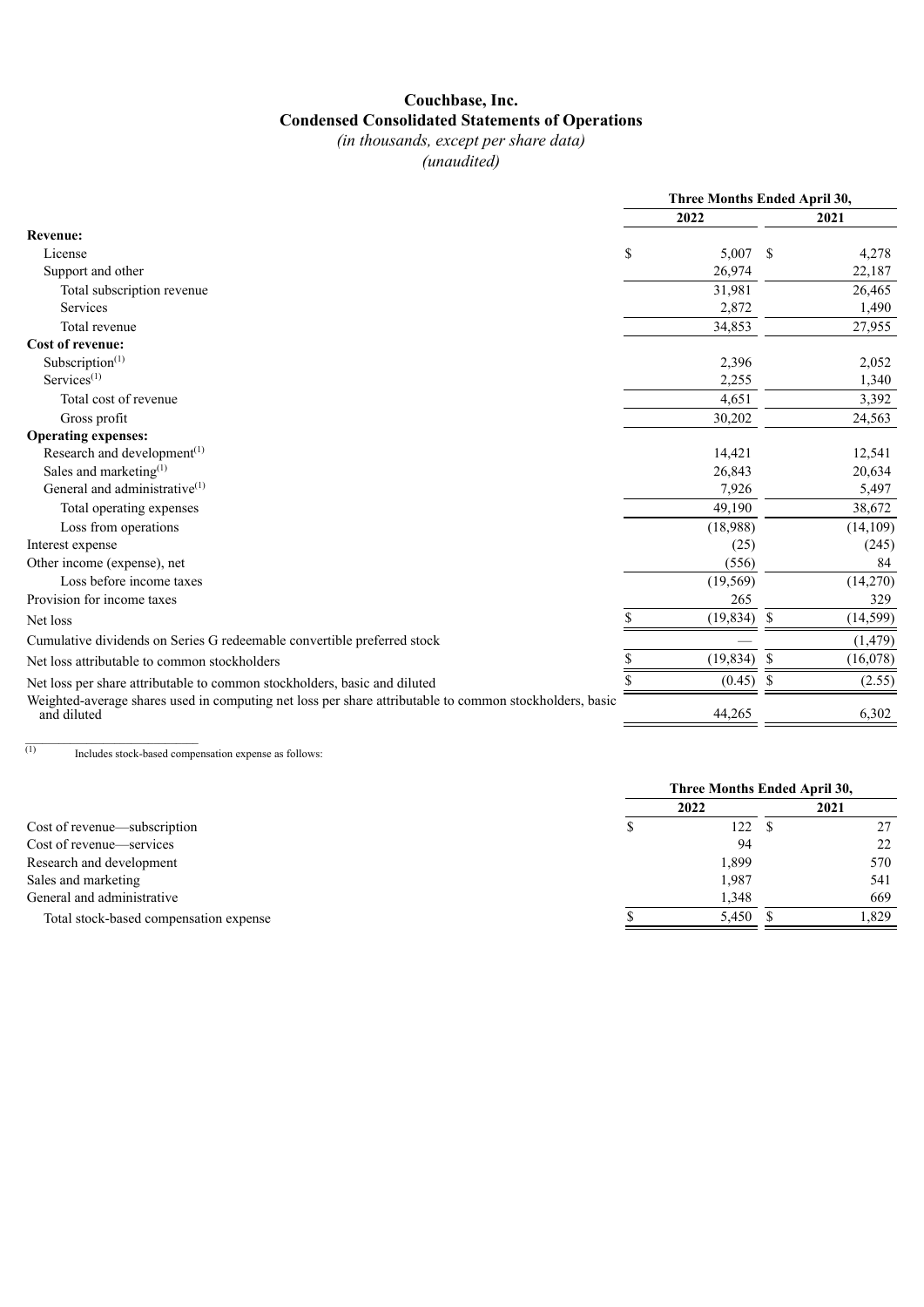#### **Couchbase, Inc. Condensed Consolidated Balance Sheets** *(in thousands) (unaudited)*

|                                                        | As of April 30,<br>2022 |      | As of January 31,<br>2022 |
|--------------------------------------------------------|-------------------------|------|---------------------------|
| <b>Assets</b>                                          |                         |      |                           |
| Current assets                                         |                         |      |                           |
| Cash and cash equivalents                              | \$<br>47,672 \$         |      | 95,688                    |
| Short-term investments                                 | 153,409                 |      | 110,266                   |
| Accounts receivable, net                               | 24,622                  |      | 36,696                    |
| Deferred commissions                                   | 11,548                  |      | 11,783                    |
| Prepaid expenses and other current assets              | 8,014                   |      | 8,559                     |
| Total current assets                                   | 245,265                 |      | 262,992                   |
| Property and equipment, net                            | 4,341                   |      | 4,288                     |
| Operating lease right-of-use assets <sup>(2)</sup>     | 7,668                   |      |                           |
| Deferred commissions, noncurrent                       | 8,267                   |      | 8,243                     |
| Other assets                                           | 1,453                   |      | 1,219                     |
| Total assets                                           | \$<br>266,994           | $\$$ | 276,742                   |
| <b>Liabilities and Stockholders' Equity</b>            |                         |      |                           |
| <b>Current</b> liabilities                             |                         |      |                           |
| Accounts payable                                       | \$<br>2,640             | - \$ | 1,923                     |
| Accrued compensation and benefits                      | 8,025                   |      | 16,143                    |
| Other accrued liabilities                              | 2,946                   |      | 3,231                     |
| Operating lease liabilities $^{(2)}$                   | 2,717                   |      |                           |
| Deferred revenue                                       | 68,466                  |      | 69,010                    |
| Total current liabilities                              | 84,794                  |      | 90,307                    |
| Operating lease liabilities, noncurrent <sup>(2)</sup> | 5,627                   |      |                           |
| Deferred revenue, noncurrent                           | 2,289                   |      | 2,713                     |
| Other liabilities                                      |                         |      | 507                       |
| <b>Total liabilities</b>                               | 92,710                  |      | 93,527                    |
| Stockholders' equity                                   |                         |      |                           |
| Preferred stock                                        |                         |      |                           |
| Common stock                                           |                         |      |                           |
| Additional paid-in capital                             | 536,981                 |      | 525,392                   |
| Accumulated other comprehensive loss                   | (881)                   |      | (195)                     |
| Accumulated deficit                                    | (361, 816)              |      | (341,982)                 |
| Total stockholders' equity                             | 174,284                 |      | 183,215                   |
| Total liabilities and stockholders' equity             | \$<br>266,994           | \$   | 276,742                   |

The Company adopted ASU 2016-02, "Leases" (Topic 842) using the modified retrospective method as of February 1, 2022 and elected the transition option that allows the Company not to restate the comparative periods in its financial statements in the year of adoption.  $\overline{(2)}$ 

\_\_\_\_\_\_\_\_\_\_\_\_\_\_\_\_\_\_\_\_\_\_\_\_\_\_\_\_\_\_\_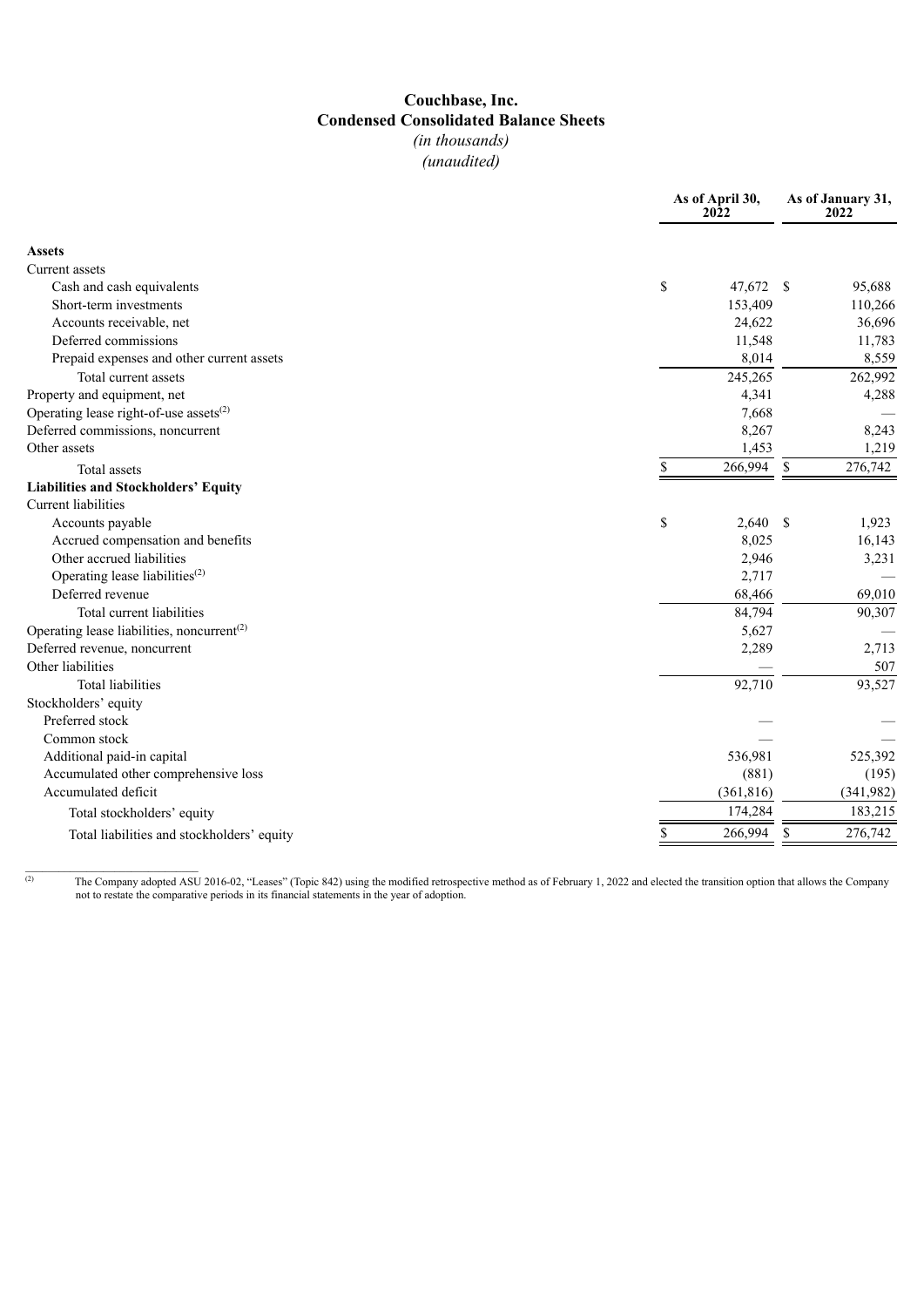## **Couchbase, Inc. Condensed Consolidated Statements of Cash Flows** *(in thousands)*

*(unaudited)*

|                                                                                                      | Three Months Ended April 30, |                     |             |           |  |  |  |
|------------------------------------------------------------------------------------------------------|------------------------------|---------------------|-------------|-----------|--|--|--|
|                                                                                                      |                              | 2022                |             | 2021      |  |  |  |
| Cash flows from operating activities                                                                 |                              |                     |             |           |  |  |  |
| Net loss                                                                                             | \$                           | $(19,834)$ \$       |             | (14, 599) |  |  |  |
| Adjustments to reconcile net loss to net cash used in operating activities                           |                              |                     |             |           |  |  |  |
| Depreciation and amortization                                                                        |                              | 739                 |             | 708       |  |  |  |
| Stock-based compensation                                                                             |                              | 5,450               |             | 1,829     |  |  |  |
| Amortization of deferred commissions                                                                 |                              | 4,009               |             | 2,958     |  |  |  |
| Non-cash lease expense                                                                               |                              | 648                 |             |           |  |  |  |
| Foreign currency transaction (gains) losses                                                          |                              | 974                 |             | (75)      |  |  |  |
| Other                                                                                                |                              | 198                 |             | 34        |  |  |  |
| Changes in operating assets and liabilities                                                          |                              |                     |             |           |  |  |  |
| Accounts receivable                                                                                  |                              | 11,781              |             | 18,557    |  |  |  |
| Deferred commissions                                                                                 |                              | (3,798)             |             | (2,718)   |  |  |  |
| Prepaid expenses and other assets                                                                    |                              | 312                 |             | (1,898)   |  |  |  |
| Accounts payable                                                                                     |                              | 731                 |             | 1,021     |  |  |  |
| Accrued compensation and benefits                                                                    |                              | (8, 112)            |             | (3,274)   |  |  |  |
| Accrued expenses and other liabilities                                                               |                              | (71)                |             | (668)     |  |  |  |
| Operating lease liabilities                                                                          |                              | (666)               |             |           |  |  |  |
| Deferred revenue                                                                                     |                              | (968)               |             | (5,064)   |  |  |  |
| Net cash used in operating activities                                                                |                              | (8,607)             |             | (3,189)   |  |  |  |
| <b>Cash flows from investing activities</b>                                                          |                              |                     |             |           |  |  |  |
| Purchases of short-term investments                                                                  |                              | (53, 630)           |             | (1,726)   |  |  |  |
| Maturities of short-term investments                                                                 |                              | 9,600               |             | 5,190     |  |  |  |
| Additions to property and equipment                                                                  |                              | (799)               |             | (230)     |  |  |  |
| Net cash provided by (used in) investing activities                                                  |                              | (44, 829)           |             | 3,234     |  |  |  |
| <b>Cash flows from financing activities</b>                                                          |                              |                     |             |           |  |  |  |
| Proceeds from exercise of stock options                                                              |                              | 2,614               |             | 1,447     |  |  |  |
| Proceeds from issuance of common stock under ESPP                                                    |                              | 3,525               |             |           |  |  |  |
| Payments of deferred offering costs                                                                  |                              |                     |             | (1, 439)  |  |  |  |
| Net cash provided by financing activities                                                            |                              | 6,139               |             | 8         |  |  |  |
| Effect of exchange rate changes on cash, cash equivalents and restricted cash                        |                              | (719)               |             | (6)       |  |  |  |
| Net increase (decrease) in cash, cash equivalents and restricted cash                                |                              | (48,016)            |             | 47        |  |  |  |
| Cash, cash equivalents, and restricted cash at beginning of period                                   |                              | 96,231              |             | 37,840    |  |  |  |
| Cash, cash equivalents, and restricted cash at end of period                                         | \$                           | $\overline{48,215}$ | $\mathbb S$ | 37,887    |  |  |  |
| Reconciliation of cash, cash equivalents, and restricted cash within the consolidated balance sheets |                              |                     |             |           |  |  |  |
| to the amounts shown above:                                                                          |                              |                     |             |           |  |  |  |
| Cash and cash equivalents                                                                            | \$                           | 47,672 \$           |             | 37,344    |  |  |  |
| Restricted cash included in other assets                                                             |                              | 543                 |             | 543       |  |  |  |
| Total cash, cash equivalents and restricted cash                                                     | \$                           | 48,215              | $\$$        | 37,887    |  |  |  |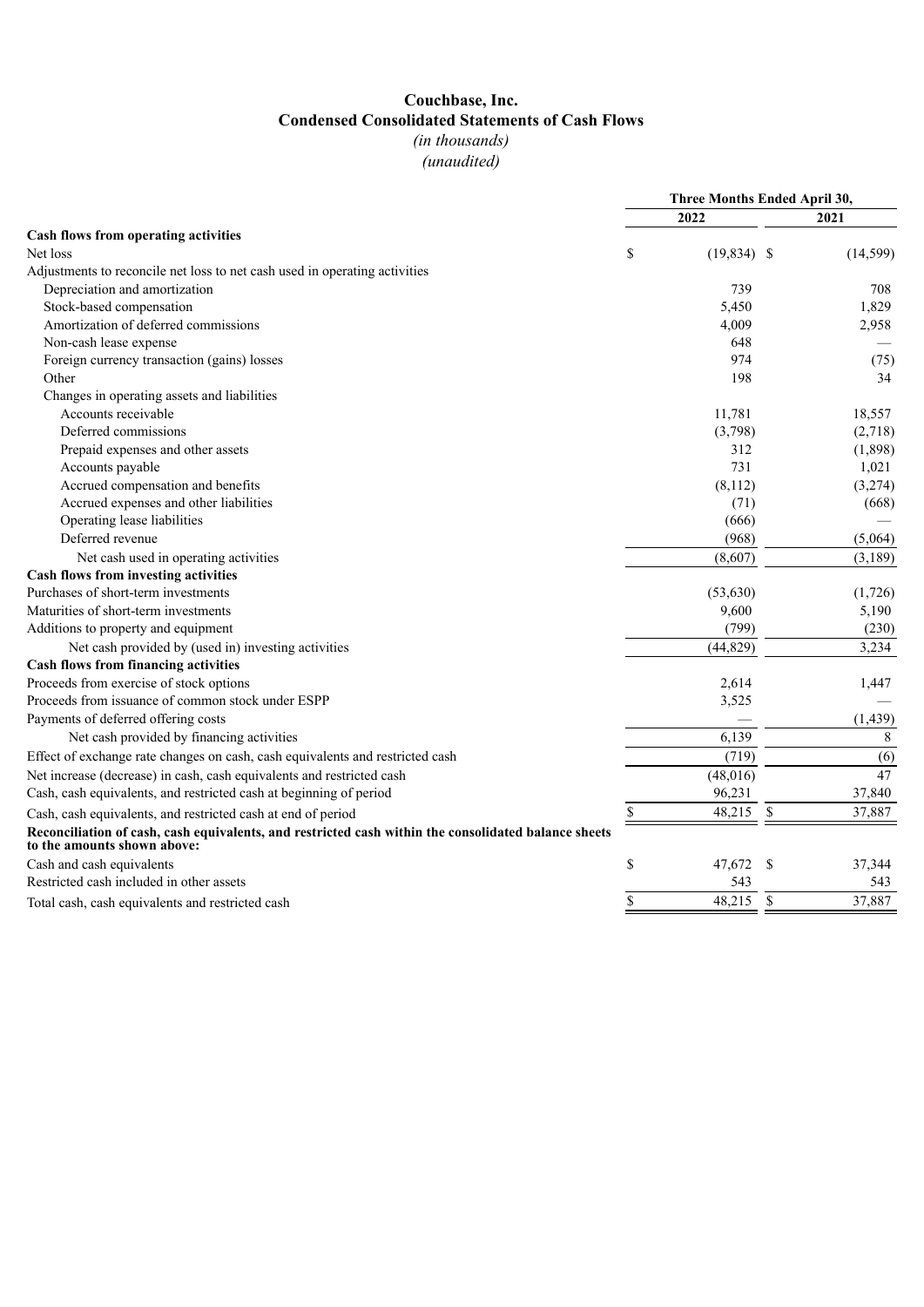# **Couchbase, Inc. Reconciliation of GAAP to Non-GAAP Results**

*(in thousands, except per share data)*

*(unaudited)*

|                                                               | Three Months Ended April 30, |        |  |        |  |  |  |
|---------------------------------------------------------------|------------------------------|--------|--|--------|--|--|--|
|                                                               | 2022                         |        |  | 2021   |  |  |  |
| Reconciliation of GAAP gross profit to non-GAAP gross profit: |                              |        |  |        |  |  |  |
| Total revenue                                                 |                              | 34,853 |  | 27,955 |  |  |  |
| Gross profit                                                  |                              | 30,202 |  | 24,563 |  |  |  |
| Add: Stock-based compensation expense                         |                              | 216    |  | 49     |  |  |  |
| Add: Employer taxes on employee stock transactions            |                              |        |  |        |  |  |  |
| Non-GAAP gross profit                                         |                              | 30.420 |  | 24.612 |  |  |  |
| Gross margin                                                  |                              | 86.7 % |  | 87.9 % |  |  |  |
| Non-GAAP gross margin                                         |                              | 87.3 % |  | 88.0 % |  |  |  |

|                                                                           | Three Months Ended April 30, |         |               |        |  |  |  |
|---------------------------------------------------------------------------|------------------------------|---------|---------------|--------|--|--|--|
|                                                                           | 2022                         |         |               | 2021   |  |  |  |
| Reconciliation of GAAP operating expenses to non-GAAP operating expenses: |                              |         |               |        |  |  |  |
| <b>GAAP</b> research and development                                      | \$                           | 14,421  | \$.           | 12,541 |  |  |  |
| Less: Stock-based compensation expense                                    |                              | (1,899) |               | (570)  |  |  |  |
| Less: Employer taxes on employee stock transactions                       |                              | (24)    |               |        |  |  |  |
| <b>Non-GAAP</b> research and development                                  |                              | 12,498  |               | 11,971 |  |  |  |
| <b>GAAP</b> sales and marketing                                           | \$                           | 26,843  | \$.           | 20,634 |  |  |  |
| Less: Stock-based compensation expense                                    |                              | (1,987) |               | (541)  |  |  |  |
| Less: Employer taxes on employee stock transactions                       |                              | (36)    |               |        |  |  |  |
| Non-GAAP sales and marketing                                              |                              | 24,820  |               | 20,093 |  |  |  |
| <b>GAAP</b> general and administrative                                    | \$                           | 7,926   | <sup>\$</sup> | 5,497  |  |  |  |
| Less: Stock-based compensation expense                                    |                              | (1,348) |               | (669)  |  |  |  |
| Less: Employer taxes on employee stock transactions                       |                              | (71)    |               |        |  |  |  |
| Non-GAAP general and administrative                                       |                              | 6,507   |               | 4,828  |  |  |  |

|                                                                   | Three Months Ended April 30, |           |  |           |  |  |  |
|-------------------------------------------------------------------|------------------------------|-----------|--|-----------|--|--|--|
|                                                                   | 2022                         |           |  | 2021      |  |  |  |
| Reconciliation of GAAP operating loss to non-GAAP operating loss: |                              |           |  |           |  |  |  |
| Total revenue                                                     |                              | 34,853    |  | 27,955    |  |  |  |
| Loss from operations                                              |                              | (18,988)  |  | (14, 109) |  |  |  |
| Add: Stock-based compensation expense                             |                              | 5,450     |  | 1,829     |  |  |  |
| Add: Employer taxes on employee stock transactions                |                              | 133       |  |           |  |  |  |
| Non-GAAP operating loss                                           |                              | (13, 405) |  | (12, 280) |  |  |  |
| Operating margin                                                  |                              | (54)%     |  | $(50)\%$  |  |  |  |
| Non-GAAP operating margin                                         |                              | (38)%     |  | (44)%     |  |  |  |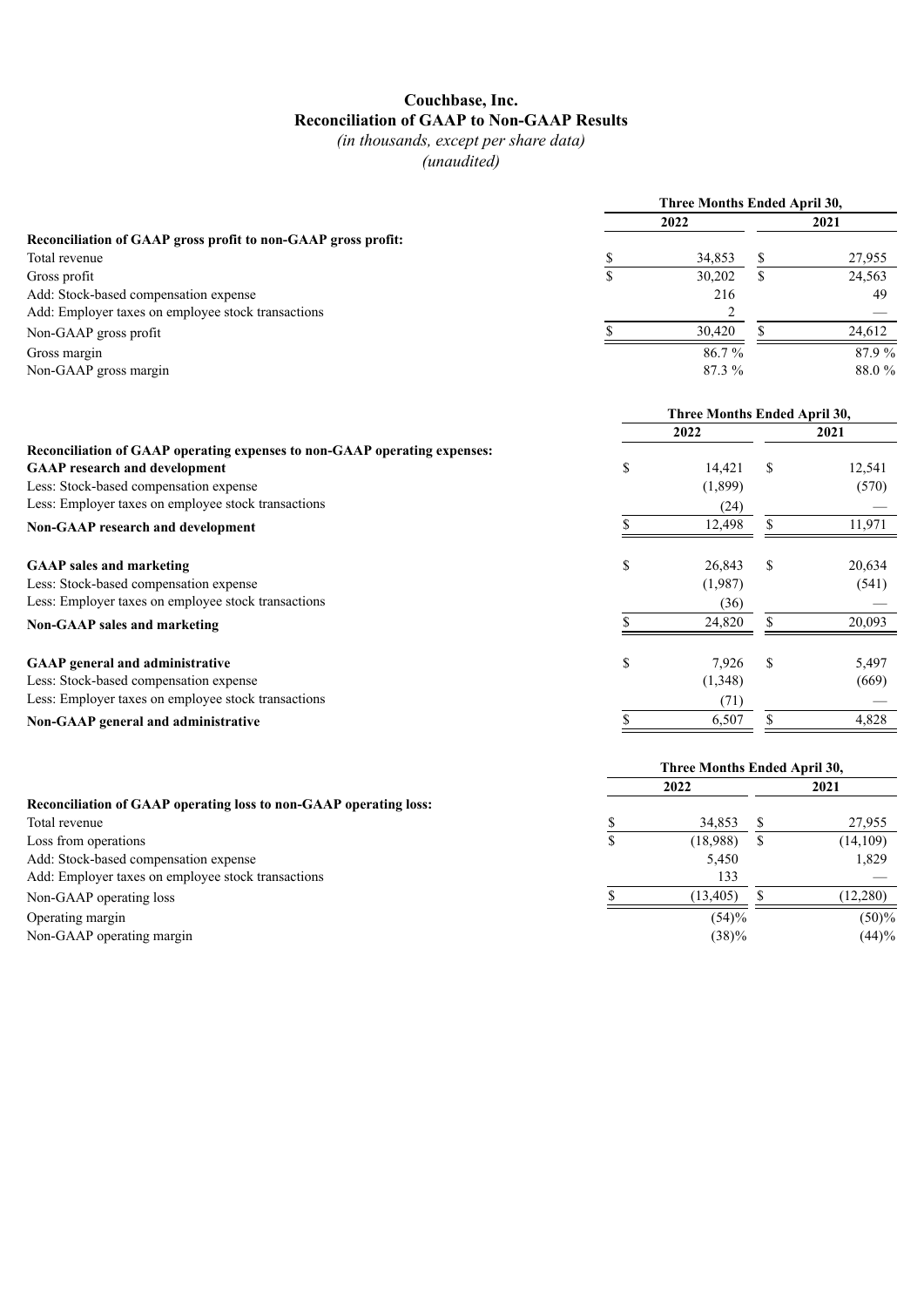|                                                                                                                                  | Three Months Ended April 30, |               |  |          |  |  |  |
|----------------------------------------------------------------------------------------------------------------------------------|------------------------------|---------------|--|----------|--|--|--|
|                                                                                                                                  |                              | 2022          |  | 2021     |  |  |  |
| Reconciliation of GAAP net loss attributable to common stockholders to non-GAAP net loss<br>attributable to common stockholders: |                              |               |  |          |  |  |  |
| Net loss attributable to common stockholders                                                                                     |                              | $(19,834)$ \$ |  | (16,078) |  |  |  |
| Add: Stock-based compensation expense                                                                                            |                              | 5,450         |  | 1,829    |  |  |  |
| Add: Employer taxes on employee stock transactions                                                                               |                              | 133           |  |          |  |  |  |
| Non-GAAP net loss attributable to common stockholders                                                                            |                              | (14,251)      |  | (14,249) |  |  |  |
| GAAP net loss per share attributable to common stockholders                                                                      |                              | (0.45)        |  | (2.55)   |  |  |  |
| Non-GAAP net loss per share attributable to common stockholders                                                                  |                              | (0.32)        |  | (2.26)   |  |  |  |
| Weighted average shares outstanding, basic and diluted                                                                           |                              | 44,265        |  | 6,302    |  |  |  |

The following table presents a reconciliation of free cash flow to net cash used in operating activities, the most directly comparable GAAP measure, for each of the periods indicated (in thousands, unaudited):

|                                                     | Three Months Ended April 30, |  |          |  |  |
|-----------------------------------------------------|------------------------------|--|----------|--|--|
|                                                     | 2022                         |  | 2021     |  |  |
| Net cash used in operating activities               | $(8,607)$ \$                 |  | (3,189)  |  |  |
| Less: Purchases of property and equipment           | (799)                        |  | (230)    |  |  |
| Free cash flow                                      | (9.406)                      |  | (3, 419) |  |  |
| Net cash provided by (used in) investing activities | $(44,829)$ \$                |  | 3,234    |  |  |
| Net cash provided by financing activities           | 6,139                        |  |          |  |  |